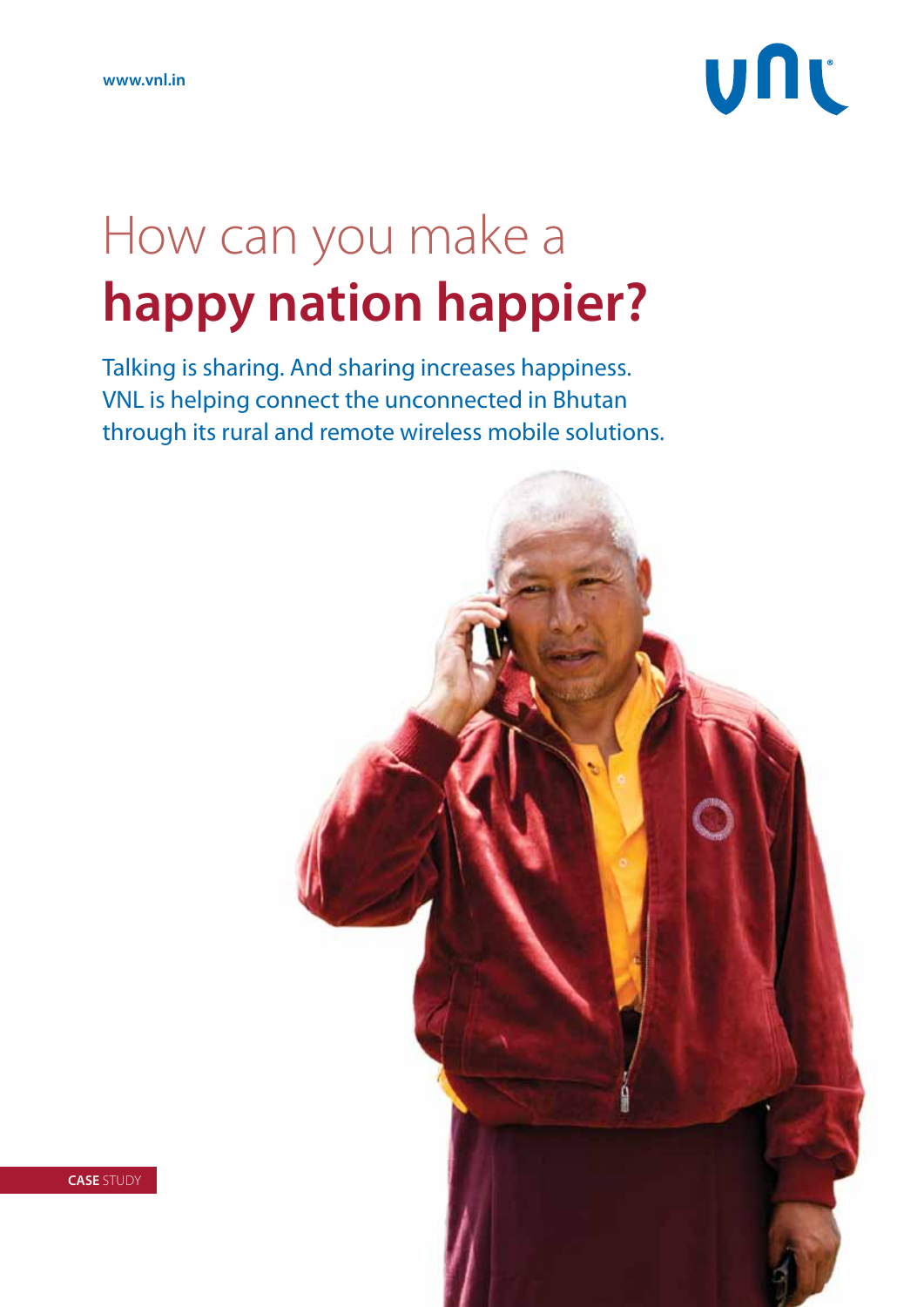### Do the Bhutanese want isolation or connectivity? How can mobile communication reach places that are difficult to reach?

VNL is helping TashiCell find answers by connecting people in rural Bhutan with the rest of the world, making the Happy Kingdom an even happier place.

#### **Summary**

With 87% penetration, Bhutan has a fairly healthy mobile connectivity scenario. However, there are still many rural and remote areas of the Happy Kingdom where there is little or no access.

These areas are characterized by difficult terrain, inadequate road infrastructure and sparse population. In such conditions, it did not make commercial sense for Tashi InfoComm Limited (operating under the TashiCell brand name), the first private mobile operator of Bhutan, to invest in high-outlay, capital-intensive mobile towers and equipment to reach small subscriber bases. Nor was it feasible to fall back on diesel as a power backup fuel, given Bhutan's emphasis on environment-protection.

TashiCell therefore settled for a completely sustainable, low-CAPEX and near-zero-OPEX WorldGSM™ solution from VNL. Working against all odds, going where there are no roads, VNL has provided the equipment, know how and training to install, erect and upgrade mobile communication towers at 13 TashiCell sites across rural Bhutan.

Talking is sharing. And sharing increases happiness. Today, it is difficult to imagine how life in these difficult areas would be without this solution.

### **The Problem**

Even as Bhutan opens up to the world, one of the biggest challenges has been to connect its hinterland. Daunting terrain and sparse population have always hindered infrastructural development in the interiors of the Happy Kingdom.

Deploying a traditional mobile network in such areas is full of obstacles. Radio Frequency planning is extremely difficult in the mountains, for one. Then, there is hardly any justification for the capital and recurring expenditure demanded by traditional towers and equipment. And grid power is unavailable because power lines haven't reached these inaccessible locations.

Specifically, TashiCell believed that deploying a traditional network in the mountains was unviable because

- a. The footprint, size, and civil-works requirements of large traditional towers and equipment were impractical and the costs unaffordable.
- b. Using diesel as a back up power fuel was not only infeasible given the associated supply, transport, storage, pilferage and wastage nightmares, but also inadvisable given Bhutan's emphasis on preserving its environment.

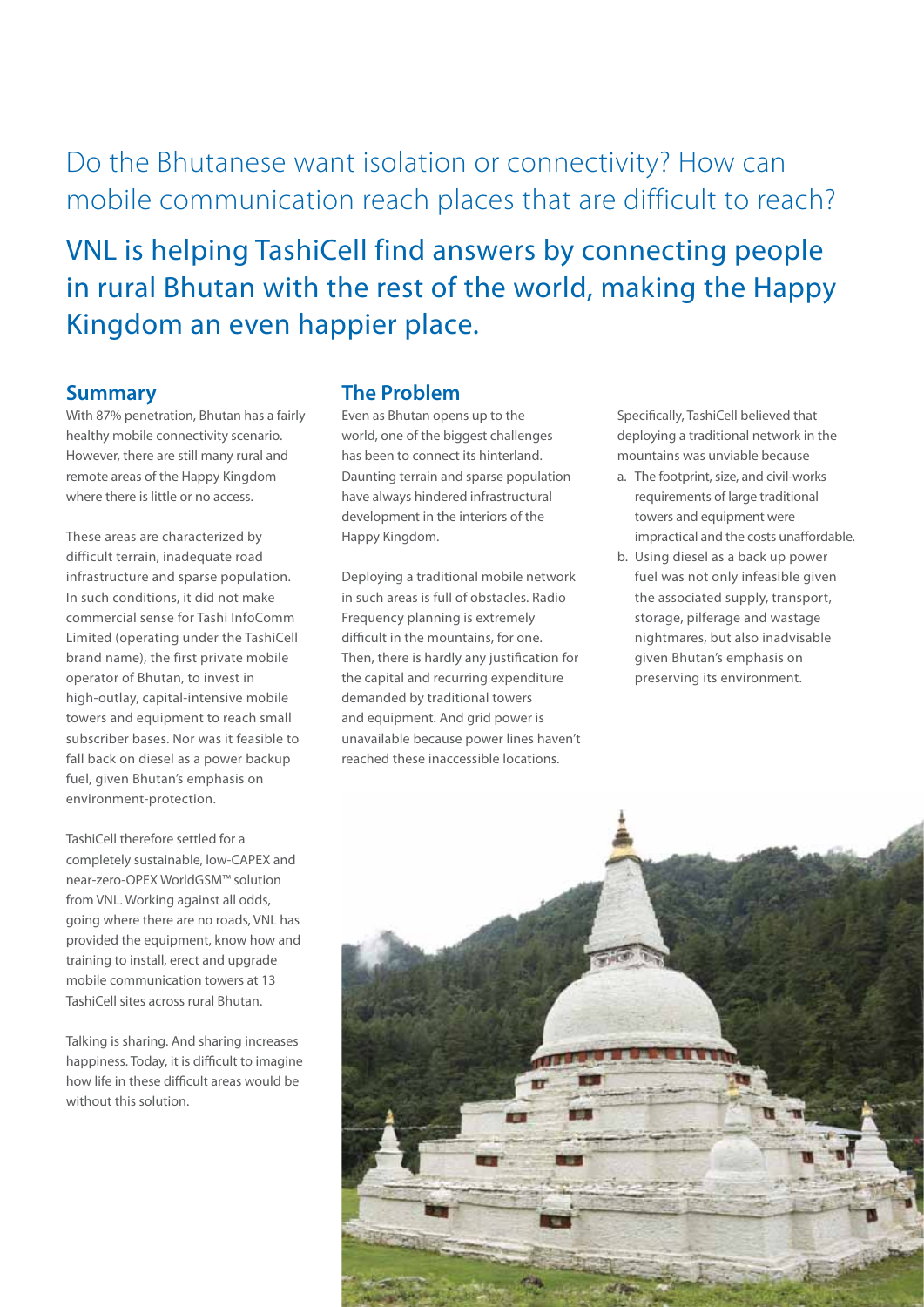# Impact

**20** CONNECTED VILLAGES

**2,000** CONNECTED CITIZENS

> **Solar** POWERED SITES

**10,800** call Minutes per day



### **The Solution**

In VNL's WorldGSM™, TashiCell found a solution that could reach remote mountain locations, be installed rapidly using local resources and run on alternative energy without compromising on services.

WorldGSM™ reduces the capital cost per subscriber while slashing network operating expenses. It is the least expensive, fully functional wireless solution that combines cellular switching and base station controller functionality. It represents a substantial paradigm shift in mobile network architecture by enabling the migration of highly centralized cellular, PCS and WLL networks to a distributed architecture. This places coverage and capacity where it is needed, quickly, affordably, and with minimal OPEX and CAPEX. VNL's WorldGSM™ pushes the intelligence from the center out to the spokes, creating a distributed network. Multiple WorldGSM™ units can be networked to each other or to an existing cellular switch. By eliminating or reducing the importance of a centralized switch, an operator can lower capital costs and backhaul expenses.

TashiCell identified 13 rural locations where there was no mobile connectivity. These include Damchethang, Dranglatop, Ugyencholing, Kuengarabten, Nangsigoenpa, Yutongla, Thrinsingla, Gayzor, Baynangbedang, Sukuni, Phuntshorabtenling, Deorali and Bangstar. Today, each of these sites has low-powered base-stations beaming GSM voice and data signals within a radius of 5 - 7 km and are networked with the nearest TashiCell exchanges. Wireless backhaul access and subscriber management is provided by TashiCell.

### **Technical Details**

VNL BSS is integrated to Core Network nodes MSC (Huawei Hardware MsoftX3000 OSTA1.0 Software Release V100R007) and SGSN (Huawei Hardware 9810 OSTA 1.0 and Software release V8R9) in TashiCell, Bhutan. VNL has demonstrated to the TashiCell team, all essential GSM functionalities like good quality voice calls, SMS and GPRS data transfer. *A interface* is over E1 and *Gb interface* and *Abisinterface* are over IP. The BSC is integrated with VNL's 10W-2TRX (RBTS), and 2W-2TRX (VBTS).



**"Low cost equipment like that supplied by VNL makes sense for very small villages with a population of 100-200 people."**

Tashi Tshering, Managing Director, Tashi InfoComm Ltd.



**"I can now talk to my parents, and when I have extra produce, I can call Thimphu to sell my vegetables."**

> Januka Chauhan, Shop owner & Farmer, Deorali



**"I use my mobile to do research for my project and explore new ideas."** Damcho Tshering, Student, Nangsigoenpa